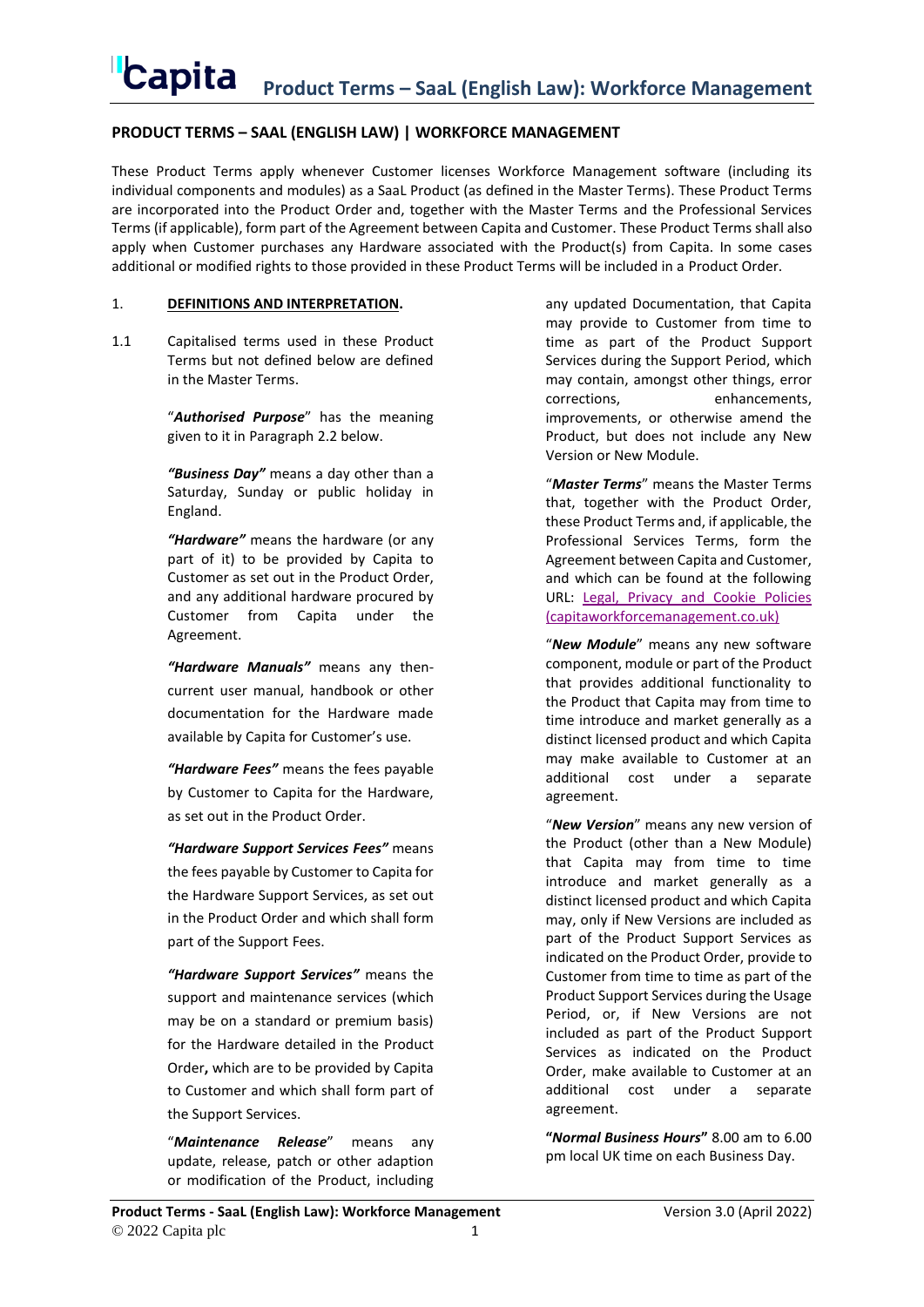**"***Product Support Services***"** means the support and maintenance services (which may be on a standard or premium basis) for the Product(s) detailed in the Service Charter and/or Product Order, which are to be provided by Capita to Customer and which shall form part of the Support Services.

*"Quarter"* means each period of three (3) consecutive months during a calendar year starting on 1 January.

*"Required Work Document"* means the document sent to Customer by Capita specifying the necessary work that Customer needs to undertake to the applicable Site(s) in order for Capita to be able to install the applicable Hardware.

**"Service Charter"** means the document setting out details of the Product Support Services provided by Capita, which can be found at a state of  $\overline{a}$  at  $\overline{a}$ www.capitaworkforcemanagement.co.uk or such other website as Capita may notify to Customer from time to time**.**

**"Site"** means the premises from which Customer carries out its business and where the Hardware is to be located, as specified in the Product Order.

"*Support Hours*" means the support hours during which Capita shall provide the Support Services, as detailed in the Service Charter.

"*Territory*" means each applicable territory set out in the Product Order.

1.2 References in these Product Terms to Paragraphs shall be to the paragraphs of these Product Terms or any annexures. References in these Product Terms to Sections shall be to the sections of the Master Terms.

## 2. **USAGE RIGHTS.**

2.1 Grant of Usage Rights. Subject to, and in consideration of, Customer's payment of the Licence Fees and Customer's and its Authorised Users' continuing compliance with all other terms of the Agreement,

Capita grants to Customer, during the applicable Usage Period specified in the Product Order, a non-exclusive, nontransferable, non-sublicensable and revocable licence for Customer and its Listed Affiliates to use, solely by and through the Authorised Users, the Product(s) (in object code form only) listed in the Product Order (including any Maintenance Release and any New Version provided to Customer pursuant to the provision of Product Support Services) and the relevant Documentation, solely for the Authorised Purpose within the Territory.

- <span id="page-1-0"></span>2.2 Authorised Purpose. The "*Authorised Purpose*" is the receipt of, and use of, the Product(s) in accordance with the Agreement and the Documentation and solely for the internal business operations of Customer and its Listed Affiliates in relation to the management of their workforces.
- 2.3 Usage Caps and Fee Increases. The total number of Authorised Users will not exceed the numbers set out in the Product Order. If at any time during a Quarter the number of Authorised Users exceeds the amount of Authorised Users that the Licence Fees for that Quarter were based on, then Customer shall be liable to pay a pro-rated increase in the Licence Fee for such additional Authorised Users for the remainder of that Quarter. Any such amount shall be included in the invoice for the next Quarter. If there is no invoice for the next Quarter, a separate invoice for such amount shall be raised and shall be payable in accordance with the terms of the Agreement. Where Capita hosts the Product(s), Capita may monitor Customer's use of the Product(s) in order to assess whether Customer is complying with the Usage Rights and its obligations under the Agreement.
- 2.4 Passwords. Customer undertakes that:
	- 2.4.1 each Authorised User shall keep a secure password for his use of the Product(s) and Documentation;
	- 2.4.2 such password shall be changed no less frequently than the period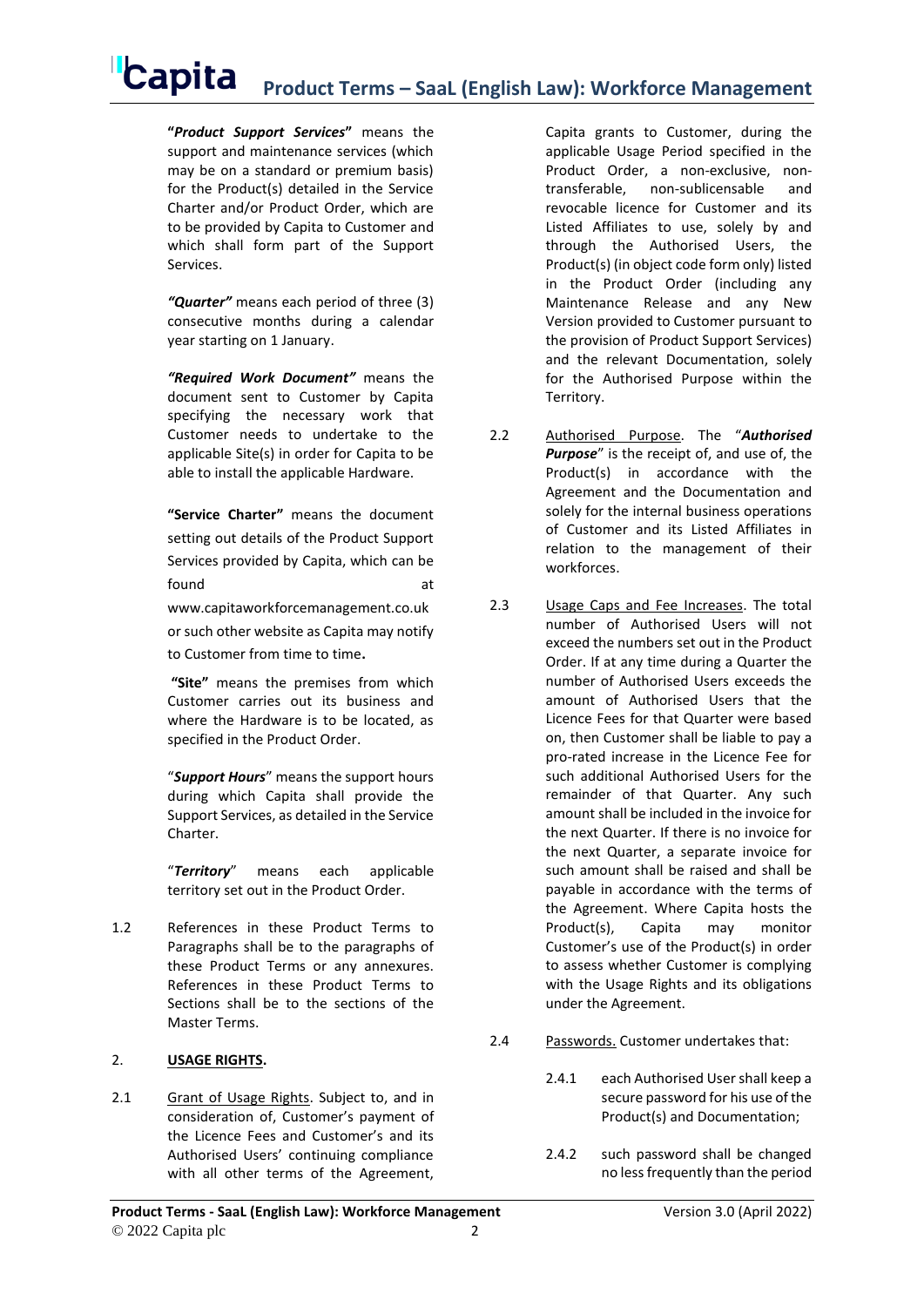specified in the Product Order; and

2.4.3 each Authorised User shall keep their password confidential.

### 3. **SERVICE LEVELS.**

3.1 Subject to the terms and conditions of the Agreement, Capita will use reasonable efforts to meet or exceed the service levels set out in the Service Charter.

## 4. **HOSTING.**

4.1 If the Product Order states that Capita or a Hosting Provider will host the Product(s), Capita or such Hosting Provider (as applicable) will be responsible for the hosting environment for the Product(s) (including its individual components and modules). If the Product Order does not state that Capita or a Hosting Provider will host the Product(s), then Customer shall be responsible for hosting the Product(s) itself or procuring a Hosting Provider to host the Product(s).

#### 5. **PRODUCT SUPPORT SERVICES AND PROFESSIONAL SERVICES.**

- 5.1 Product Support Services. Subject to payment by Customer of all charges payable under the Agreement and Customer's compliance with its obligations under the Agreement, during the Support Period, Capita will provide the following Product Support Services:
	- 5.1.1 the Product Support Services in accordance with Paragraph [5.2](#page-2-0) below;
	- 5.1.2 provision of Maintenance Releases in accordance with Paragraph [5.3](#page-2-1) below;
	- 5.1.3 if applicable, provision of New Versions in accordance with Paragraph [5.4](#page-3-0) below;
	- 5.1.4 if requested by Customer, additional support and maintenance in accordance with Paragraph [7.4](#page-6-0) below; and
- 5.1.5 any other Support Services specified in the Product Order.
- <span id="page-2-0"></span>5.2 Standard and Premium Product Support Services. Capita will provide Customer with Capita's standard Product Support Services during Normal Business Hours in accordance with Capita's Service Charter in effect at the time. Customer may request premium Product Support Services for an increased Licence Fee by indicating the requirement for premium Product Support Services on the Product Order. Premium Product Support Services shall be provided during the applicable Support Hours in accordance with the details set out in the Product Order and Capita's Service Charter in effect at the time.

## <span id="page-2-1"></span>5.3 Maintenance Releases.

- 5.3.1 All Maintenance Releases provided by Capita to Customer are deemed to be part of the applicable Product. For the avoidance of doubt, the cost of the provision of Maintenance Releases is included in the Product Support Fees payable for the Product Support Services, but excludes any sums payable by Customer:
	- (a) for Professional Services in respect of assistance to Customer to support the deployment of a Maintenance Release; and
	- (b) in respect of the licence of a New Module.
- 5.3.2 Once a Maintenance Release has been placed into production use by Customer, Customer shall, on Capita's request, certify in writing to Capita that all copies of the Product(s), or any part of the Product(s), which is superseded by that Maintenance Release then in its possession, custody or control have been deleted by Customer.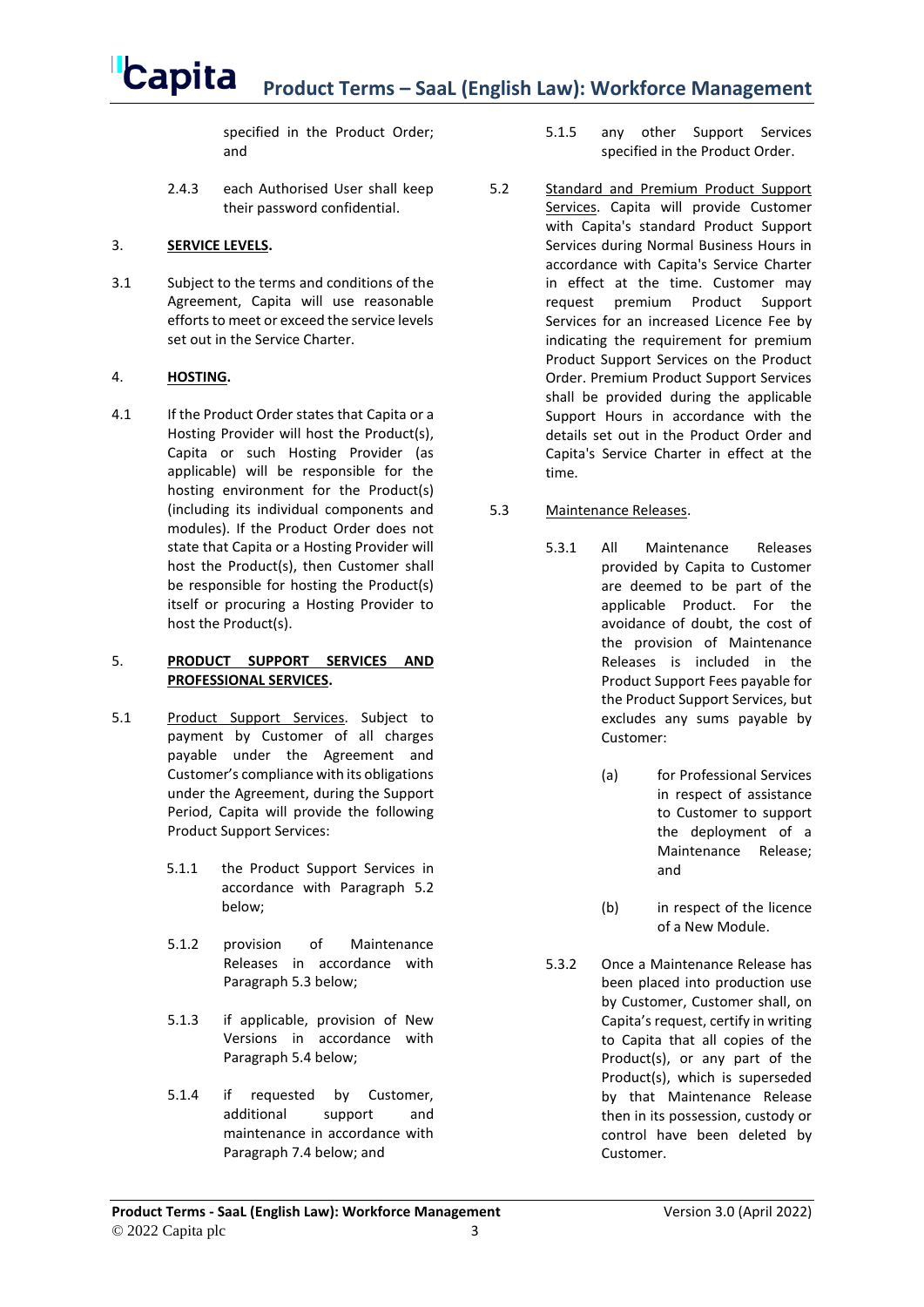### <span id="page-3-0"></span>5.4 New Versions.

- 5.4.1 Where New Versions are included as part of the Product Support Services (as indicated in the Product Order):
	- (a) any New Versions provided by Capita to Customer are deemed to be part of the applicable Product(s); and
	- (b) the cost of the provision of New Versions is included in the Product Support Fees payable for the Product Support Services, but excludes any sums payable by Customer:
		- (i) for Professional Services in respect of assistance to Customer to support the deployment of a New Version; and
		- (ii) in respect of the licence of a New Module.
- 5.4.2 Where New Versions are not included as part of the Product Support Services (as indicated on the Product Order), Customer will need to enter into a new agreement with Capita for such New Version.
- 5.4.3 Once a New Version has been placed into production use by Customer, Customer shall, on Capita's request, certify in writing to Capita that all copies of the Product(s), or any part of the Product(s), which is superseded by that New Version then in its possession, custody or control have been deleted by Customer.
- 5.5 New Modules. Customer acknowledges and agrees that any New Modules of the Product(s) that Capita may, in its sole discretion, release from time to time are not included as part of the Product Support Services. Customer will need to enter into a new agreement with Capita

for such New Module.

- 5.6 Current Release. Except as otherwise expressly agreed by Capita and Customer in writing, Customer must run only the current Maintenance Release level of the Product(s) that Capita has made available to its customers. Customer shall install all Maintenance Releases as soon as reasonably possible from the date they are made available by Capita.
- 5.7 Professional Services. Subject to payment by Customer of all charges payable under the Agreement (including the applicable Professional Services Fees) and Customer's compliance with its obligations under the Agreement, Capita shall perform Professional Services if, and as, specified in the Product Order or as may be agreed in writing between the Parties from time to time, in each case in accordance with the Professional Services Terms.

### <span id="page-3-1"></span>6. **HARDWARE AND HARDWARE SUPPORT SERVICES.**

- 6.1 Hardware. If Customer has elected to purchase Hardware and/or Hardware Support Services from Capita, subject to payment by Customer of all charges payable under the Agreement (including the Hardware Fees and Hardware Support Services Fees (as applicable)) and Customer's compliance with its obligations under the Agreement, Capita will supply Customer with the Hardware and/or Hardware Support Services (as applicable) in accordance with the provisions of this Paragraph [6,](#page-3-1) the Product Order and the Service Charter.
- 6.2 Standard and Premium Hardware Support Services. If Customer purchases Hardware Support Services, Capita will provide Customer with Capita's standard Hardware Support Services during Normal Business Hours in accordance with Capita's Service Charter in effect at the time. Customer may request premium Hardware Support Services for an increased Hardware Support Services Fee by indicating the requirement for premium Hardware Support Services on the Product Order. Premium Hardware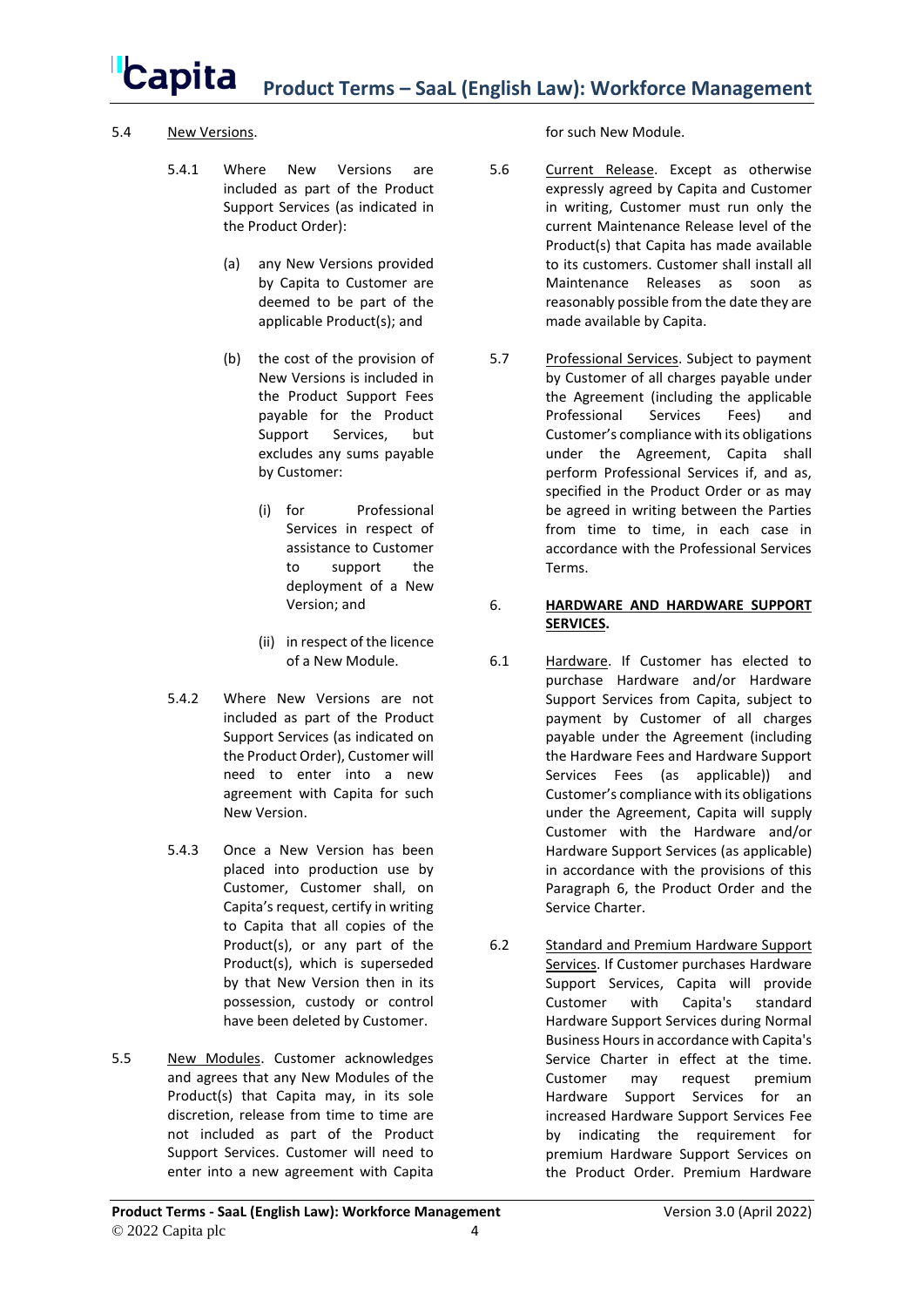Support Services shall be provided during the applicable Support Hours in accordance with the details set out in the Product Order and Capita's Service Charter in effect at the time.

- 6.3 Site preparation. Customer shall ensure that all of the work specified in the Required Work Document is completed at each Site at least fourteen (14) days prior to the scheduled date of installation of the Hardware concerned. Customer shall, at its own expense, provide necessary power, telecommunication facilities and access for the Hardware, unless otherwise specified by Capita. If Capita is unable to complete the installation of the Hardware due to any act or omission of Customer, Customer shall bear Capita's reasonable charges for additional storage, carriage and installation of the Hardware and Capita shall not be liable to Customer for any delay in completing the installation of the Hardware.
- <span id="page-4-3"></span>6.4 Hardware warranty. Capita warrants that the Hardware shall perform in accordance with any specifications provided to Customer for the period of twelve (12) months following installation of the Hardware at the Site(s). During such period, subject to Paragraphs [6.5.](#page-4-0) [6.6](#page-4-1) and [6.7](#page-4-2) of these Product Terms, Capita shall repair or replace (at its sole discretion) any Hardware that fails to comply with this warranty. For clarity, this warranty shall not be reset for any Hardware that is repaired or replaced in accordance with this Paragraph [6.4](#page-4-3) but any remaining warranty period for such Hardware shall remain following such repair or replacement.
- <span id="page-4-0"></span>6.5 Hardware defects. Notwithstanding the content of the Service Charter, any defect in the Hardware or loss, damage, nuisance or interference whatsoever (consequential or otherwise) resulting from, or caused by or to, the Hardware, which results from interference or nuisance to the Hardware or from use in breach of any of the provisions of the Agreement, shall be the responsibility of Customer.
- <span id="page-4-1"></span>6.6 Additional charges. In the event that the Hardware:
	- 6.6.1 is, or has been, used in connection with any hardware, software or consumables not supplied or approved in writing by Capita;
	- 6.6.2 has at any time been maintained, altered, modified, relocated or adjusted by persons other than Capita, its employees or its authorised agents;
	- 6.6.3 is, or has been, used in breach of any of the provisions of the Agreement; or
	- 6.6.4 requires maintenance or an increase in normal maintenance service time by reason of the fault or negligence of Customer, or for any other reason other than normal use,

then Capita shall have the right if, in its sole discretion, it repairs or replaces the Hardware, to levy such additional charges as are reasonable.

- <span id="page-4-2"></span>6.7 Hardware Support Services restrictions. Customer hereby acknowledges that the Hardware Support Services cannot be provided in relation to Hardware that is more than five (5) years old, and that it therefore has an obligation to refresh each item of Hardware at least every five (5) years in order to continue to receive the Hardware Support Services for the applicable Hardware. Customer agrees that Capita may cease the provision of Hardware Support Services for any item of Hardware that is more than five (5) years old and Capita shall take account of such removal in the subsequent invoices issued in relation to the Hardware Support Services.
- 6.8 Customer obligations Hardware. Customer shall:
	- 6.8.1 provide all cabling and other equipment needed for the installation of the Hardware at the Site(s);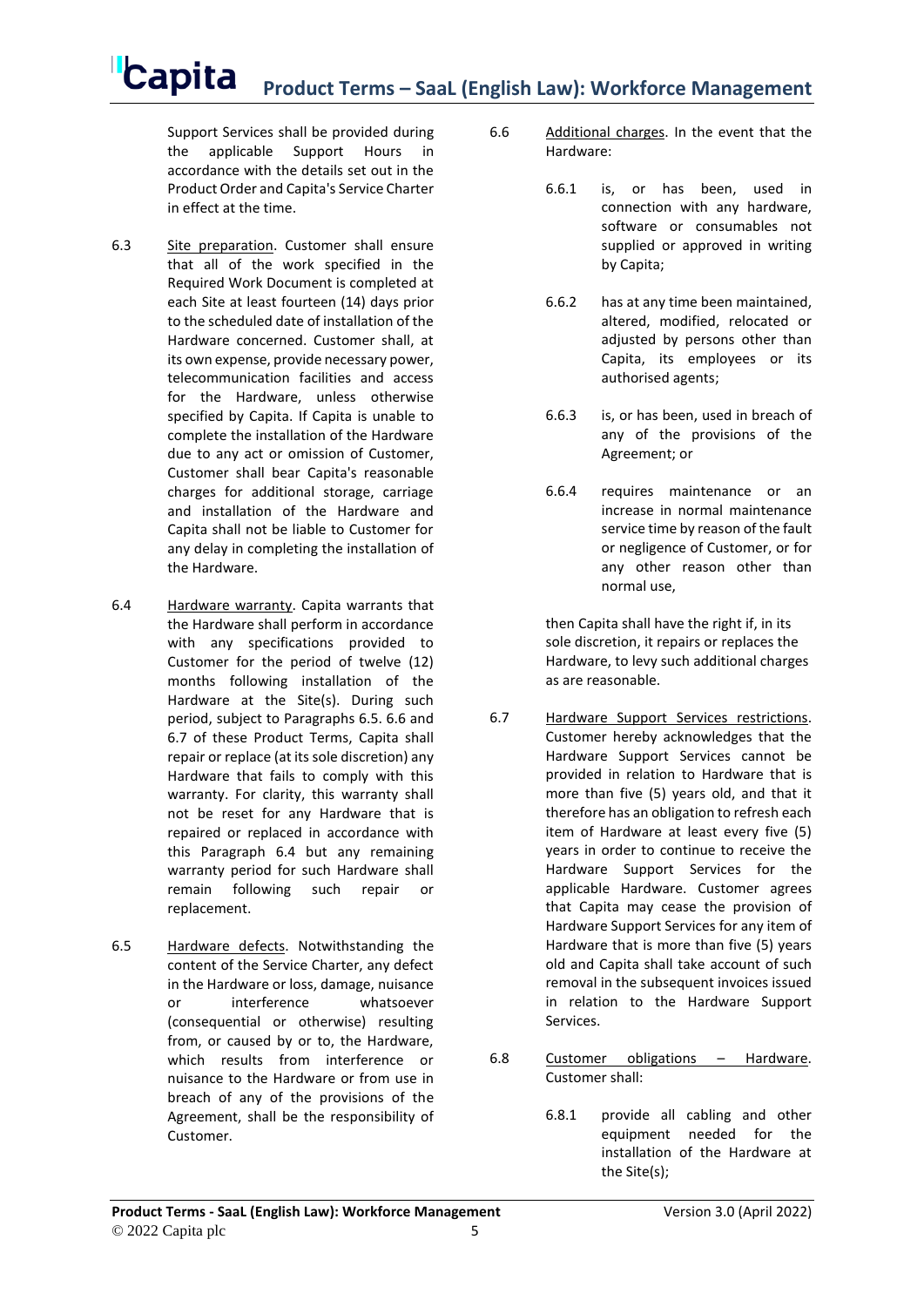- 6.8.2 ensure that the Hardware is kept under suitable conditions, as specified by Capita or set out in any Hardware Manuals, and permit only trained and competent personnel to use it and follow any operating instructions as Capita may give from time to time:
- 6.8.3 notify Capita promptly if the Hardware is discovered to be operating incorrectly;
- 6.8.4 at all reasonable times permit full and free access to the Sites and to the Hardware to Capita, its employees, contractors and agents, and provide them with adequate and safe working space and any telecommunications facilities as are reasonably required to enable Capita to perform the Hardware Support Services;
- 6.8.5 provide Capita with any information that is reasonably requested in the performance of the Hardware Support Services;
- 6.8.6 take any steps reasonably necessary to ensure the safety of Capita's personnel when attending the Site(s);
- 6.8.7 not allow any person other than Capita to maintain, alter, modify or adjust the Hardware without the prior written approval of Capita;
- 6.8.8 not move the Hardware from the location at which it was installed without the prior written approval of Capita (such approval not to be unreasonably withheld or delayed);
- 6.8.9 store any spare Hardware only in conditions approved by Capita, and make this spare Hardware available for periodic maintenance, as with all installed Hardware; and
- 6.8.10 only use supplies or materials supplied or approved by Capita (such approval not to be unreasonably withheld or delayed).
- 6.9 Title. Title to the Hardware shall not pass to Customer until payment of the Hardware Fees in respect of the Hardware has been discharged in full.
- 6.10 Risk. Risk in any part of the Hardware shall pass to Customer upon delivery at the Site(s) or any other place specified by Customer and agreed by Capita for delivery.
- 6.11 Reinstatement fees. In addition to Capita's rights under Section 8.8 of the Master Terms, if the Hardware Support Services expire or are terminated, and Customer wishes to have them reinstated, Capita shall be entitled to first inspect the Hardware to determine whether or not the Hardware is capable of being supported, and shall be entitled to charge Customer for its costs incurred in conducting such an inspection in addition to the applicable Hardware Support Services Fees.
- 7. **SUPPORT SERVICES – OUT OF HOURS SUPPORT, REQUESTS, ADDITIONAL SUPPORT AND SERVICE CHARTER AND REINSTATEMENT.**
- 7.1 Out of Hours Support. With the prior written agreement of Capita, Capita will provide Support Services outside of the Support Hours, subject to payment of additional charges at Capita's then current rates.
- 7.2 Support Services requests. In order to obtain Support Services, Customer must:
	- 7.2.1 contact Capita's service desk by telephone (see the Service Charter for telephone number) or via Capita's customer portal (see the Service Charter for website link), or such other contact details as notified to Customer from time to time; and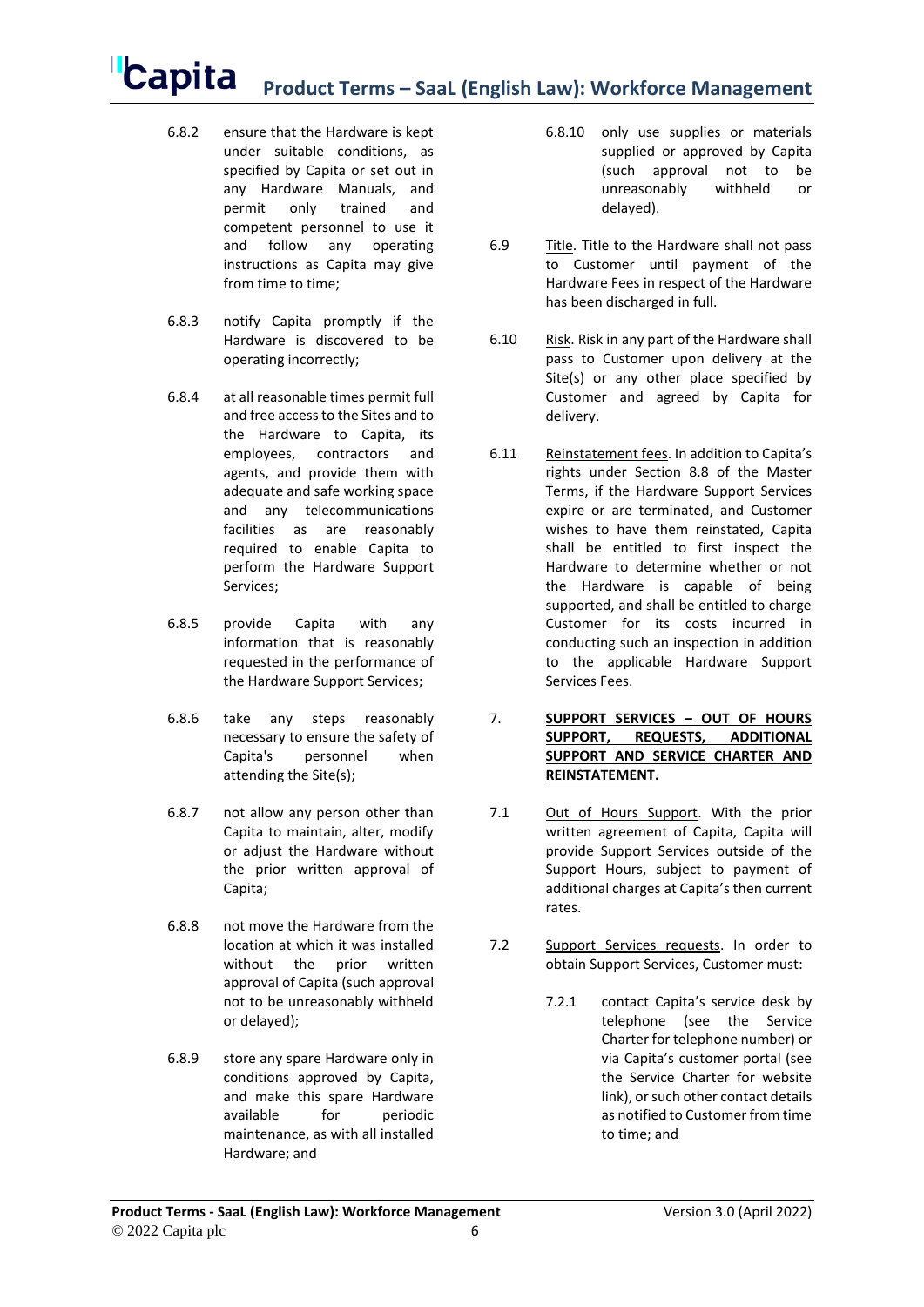- 7.2.2 provide Capita with sufficient information to enable Capita to reproduce the problem.
- 7.3 Additional support fees. If Customer uses Capita's service desk for general advice regarding the use of the Product(s) or Hardware, Capita reserves the right to treat this outside the scope of the Support Services, and to charge Customer additional fees. Such services shall be deemed to be Professional Services and shall be subject to Professional Services Terms (as the same are incorporated into the Product Order or, if no such terms have been incorporated, as may be notified by Capita to Customer) and the Professional Services section in the Product Order.

### <span id="page-6-0"></span>7.4 Additional Support and Maintenance.

- 7.4.1 Customer may from time to time request Capita to supply additional support and maintenance services outside the scope of the Support Services.
- <span id="page-6-1"></span>7.4.2 If Customer requests any such additional services, Capita shall use its reasonable endeavours to comply with Customer's request, but Customer acknowledges that Capita's ability to supply such additional services shall depend on the availability of appropriate resources at the time in question.
- 7.4.3 Where Capita agrees to provide additional services in accordance with Paragraph [7.4.2](#page-6-1) above additional fees may apply, and such agreement shall be documented in an order for Professional Services, which shall be made under, and shall incorporate, the terms of the Agreement.
- 7.5 Service Charter obligations. Customer shall comply with the Customer's responsibilities and all other obligations of Customer set out in the Service Charter.

### 8. **CHANGES.**

8.1 Changes to Products. Capita may modify the Product(s) from time to time but will not change the fundamental nature of the Product(s), except in accordance with Section 3.6 of the Master Terms and Paragraph [8.2](#page-6-2) below. Capita will use reasonable efforts to notify Customer of significant changes to Product(s).

#### <span id="page-6-3"></span><span id="page-6-2"></span>8.2 Obsolescence.

- 8.2.1 Capita may obsolete:
	- (a) a prior version of a Product on at least six (6) months' prior notice following the general availability of a Maintenance Release or New Version; and
	- (b) any Product as a whole, any Hardware or any Support Services on at least twenty four (24) months' prior notice.
- 8.2.2 Capita will have no obligation to provide Support Services in respect of obsolete Products (or versions thereof) or Hardware at the end of the notice periods set out in Paragraph [8.2.1](#page-6-3) above.
- 8.3 Changes to Fees. To reflect the additional costs of servicing earlier releases of the Products, Capita reserves the right to increase Support Fees where Customer is using a Product version older than the second release before the current release from time to time. However, for releases older than three (3) years (and without prejudice to Paragraph [8.2.1](#page-6-3) above) Capita reserves the right to elect not to provide Support Services in respect of such **Products**
- 8.4 Service Charter. Capita may amend the Service Charter in its sole and absolute discretion from time to time.

### 9. **DELIVERY.**

9.1 Capita shall remotely install a copy of the Product(s) on the agreed equipment. The Documentation, if any, shall also be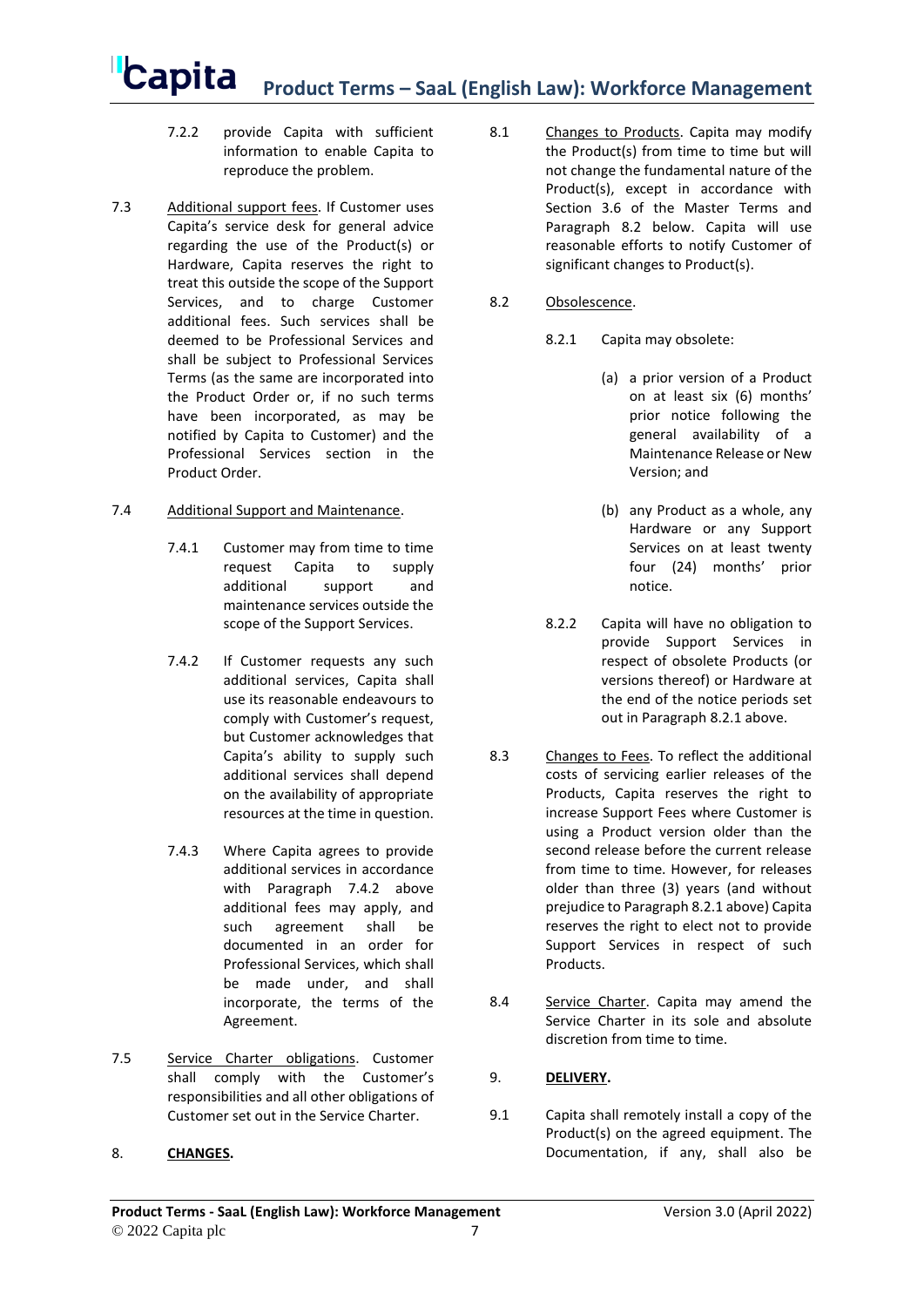transmitted by email to the address specified in the Product Order.

- 9.2 Customer is responsible for ensuring that the equipment is installed and fully operational:
	- 9.2.1 prior to installation and use of the Product(s); and
	- 9.2.2 where a Product Order states that Capita shall provide Professional Services which include installation of the Product(s), prior to the scheduled date of installation of such Product.
- 9.3 Risk in the media and Product(s) will pass to Customer on installation.

### 10. **TERMINATION.**

10.1 The Parties' termination rights are set out in Section 11 of the Master Terms.

### <span id="page-7-0"></span>11. **DATA PROTECTION.**

- 11.1 Scope and status of the Parties.
	- 11.1.1 In this Paragraph [11,](#page-7-0) the terms "controller", "data subject", "personal data", "personal data breach", "process" ("processed" to be construed accordingly) and "processor" shall have the same meanings as in the EU General Data Protection Regulation (EU)2016/679 (the "**GDPR**"). "**Data Protection Laws**" means the GDPR, the UK Data Protection Act 2018 and any replacement or supplementary legislation applicable to the processing of personal data applicable in the European Union or the United Kingdom from time to time.
	- 11.1.2 Capita acts as a data processor on behalf of Customer with respect to any personal data which is processed by Capita on behalf of Customer or any Listed Affiliates (each a "**Customer Group Member**") under the Product Order to the extent that it relates

to the Product(s) (including in relation to any Support Services and Professional Services to be performed by Capita in relation to the Product(s) under such Product Order) (the "**Customer Personal Data**"). Customer may act as controller or processor in respect to Customer Personal Data. This Paragraph [11](#page-7-0) sets out Capita's data processing obligations to Customer in respect of Customer Personal Data. Details of the applicable processing activities (including categories of personal data and data subjects) are described in Annex 1 to these Product Terms.

- <span id="page-7-2"></span>11.1.3 Customer warrants, represents and undertakes to Capita that it (or the applicable Customer Group Member):
	- (a) will comply at all times with the Data Protection Laws;
	- (b) has all necessary consents and notices in place to enable lawful transfer (including international transfers, if any) of Customer Personal Data to Capita for the duration of the Agreement (including without limitation, lawful grounds for processing); and
	- (c) will not transfer any Customer Personal Data to Capita in connection with the provision of Services by Capita, other than Customer Personal Data of Customer employees to the extent necessary for such employees to liaise with Capita in respect of such Services.
- <span id="page-7-3"></span><span id="page-7-1"></span>11.2 Capita's obligations. Where Capita processes Customer Personal Data under or in connection with the performance of its obligations under the Product Order, Capita shall: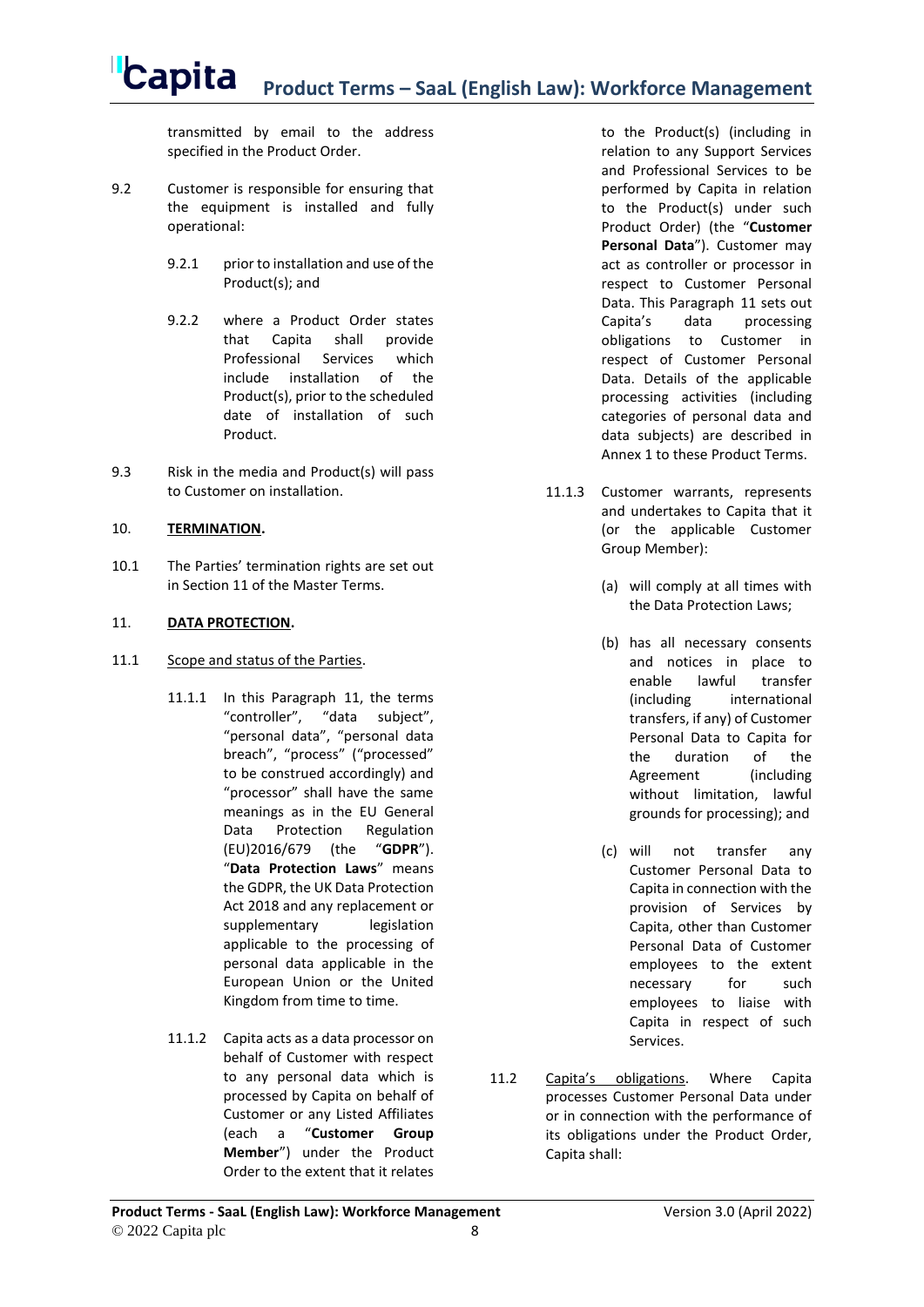- 11.2.1 process the Customer Personal Data only in accordance with the Agreement and with other mutually agreed and documented instructions of Customer (including in relation to any international transfer of Customer Personal Data made in accordance with Paragraph [11.3\)](#page-9-0);
- 11.2.2 implement appropriate technical and organisational measures necessary to meet the requirements of Article 32 of the GDPR;
- 11.2.3 ensure Capita staff authorised to process Customer Personal Data are subject to appropriate confidentiality obligations;
- <span id="page-8-0"></span>11.2.4 be entitled to engage subprocessors to process Customer Personal Data (and this Paragraph [11.2.4](#page-8-0) shall be deemed Customer's general written authorisation to the same). Capita shall:
	- (a) ensure that equivalent requirements to those set out in this Paragraph [11.2](#page-7-1) are imposed on any sub-processor(s) through a written agreement;
	- (b) remain liable to Customer for the performance of the subprocessor's obligations; and
	- (c) where applicable, provide to Customer reasonable prior notice of any addition or replacement of such sub-processors.

Without prejudice to the foregoing general authorisation to appoint sub-processors, Customer will be deemed to have specifically consented to any new appointment if no objection is

received within five (5) Business Days of Capita's notification;

- <span id="page-8-1"></span>11.2.5 taking into account the nature of the processing and the information available to Capita, reasonably assist Customer to fulfil Customer's obligations under the Data Protection Laws:
	- (a) to respond to data subjects' requests exercising their rights; and
	- (b) with respect to security, data protection impact assessments, data breach notifications and consultations with data protection supervisory authorities;
- 11.2.6 save as required by law, at Customer's option, either delete or return Customer Personal Data in Capita's possession to Customer on expiry or termination of the Agreement;
- 11.2.7 make available to Customer such information as Customer reasonably requests and Capita is reasonably able to provide, and, permit and contribute to such audits, including inspections, conducted by Customer (or agreed auditors other than Capita's competitors), as is necessary to demonstrate Capita's compliance with its obligations set out in this Paragraph [11.](#page-7-0) Customer will give reasonable notice of any audit, ensure that any audit does not disrupt Capita's business operations, ensure any agreed auditors (if any) are bound by appropriate (in Capita's opinion) confidentiality obligations to protect Capita's confidential information, and will be fully liable for any associated costs (including those of Capita); and
- <span id="page-8-2"></span>11.2.8 notify Customer without undue delay after becoming aware of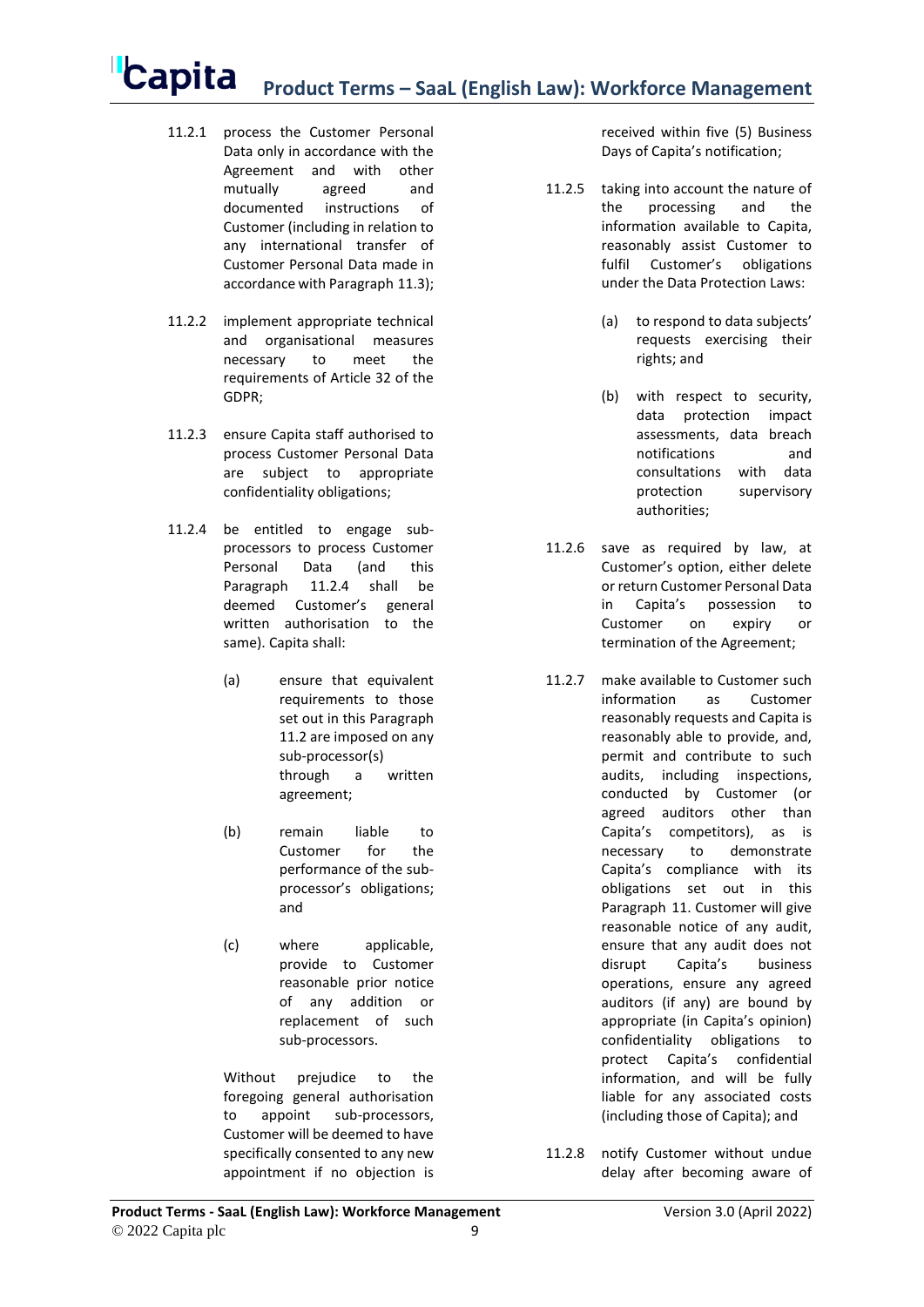any personal data breach involving Customer Personal Data.

Capita shall be entitled to charge Customer, at Capita's then-current rate card and expenses policy, for any Capita effort or costs under Paragraphs [11.2.5](#page-8-1) to [11.2.8](#page-8-2) (inclusive).

- <span id="page-9-0"></span>11.3 International transfers. Capita shall not transfer Customer Personal Data to any country or territory outside the European Economic Area (EEA) without Customer's prior written consent (such consent not to be unreasonably withheld or delayed). For the purpose of this Paragraph [11.3,](#page-9-0) Customer hereby consents to Capita transferring Customer Personal Data to those entities in the territories listed at paragraph [1](#page-10-0) (Approved Non-EEA subprocessors) of Annex 1 to these Product Terms. Any transfers authorised in accordance with this Paragraph [11.3](#page-9-0) shall be subject to appropriate safeguards or derogations under Data Protection Laws. Where requested to do so by Capita, Customer shall execute the appropriate approved standard contractual clauses for transfers of Customer Personal Data from the EEA or the UK to third counties ("**Standard Contractual Clauses**") as data exporter with the applicable Capita data importer entity and, where relevant, procure that the relevant data controller entity does the same. Customer agrees that if, pursuant to the Standard Contractual Clauses, Capita is obliged to provide a copy of any applicable subprocessor agreement, such agreement may have all commercial information, or clauses unrelated to the Standard Contractual Clauses, removed by Capita beforehand and that such copies will be provided by Capita in a manner to be determined in its discretion and only upon request by Customer.
- 11.4 Indemnity.
	- 11.4.1 Subject to the limitations and exclusions of liability set out in the Agreement, each Party shall indemnify and keep indemnified the other Party against any liability, fines, claims, demands,

expenses and costs (including reasonable legal fees) arising as a result of:

- (a) any breach by the other Party (including, in the case of Customer, by any Customer Group Member and any other controller of the Customer Personal Data) of its obligations under Data Protection Laws; and/or
- (b) where Capita is the indemnified Party, Capita acting in accordance with any instruction, policy or procedure of Customer or any Customer Affiliate.
- 11.4.2 Subject to the limitations and exclusions of liability set out in the Agreement, Customer shall defend and indemnify, at its own expense, Capita from and against any third party claim against Capita to the extent arising out of or in connection with Customer's breach of Paragraph [11.1.3\(b\)](#page-7-2) or Paragrap[h 11.1.3\(c\).](#page-7-3)